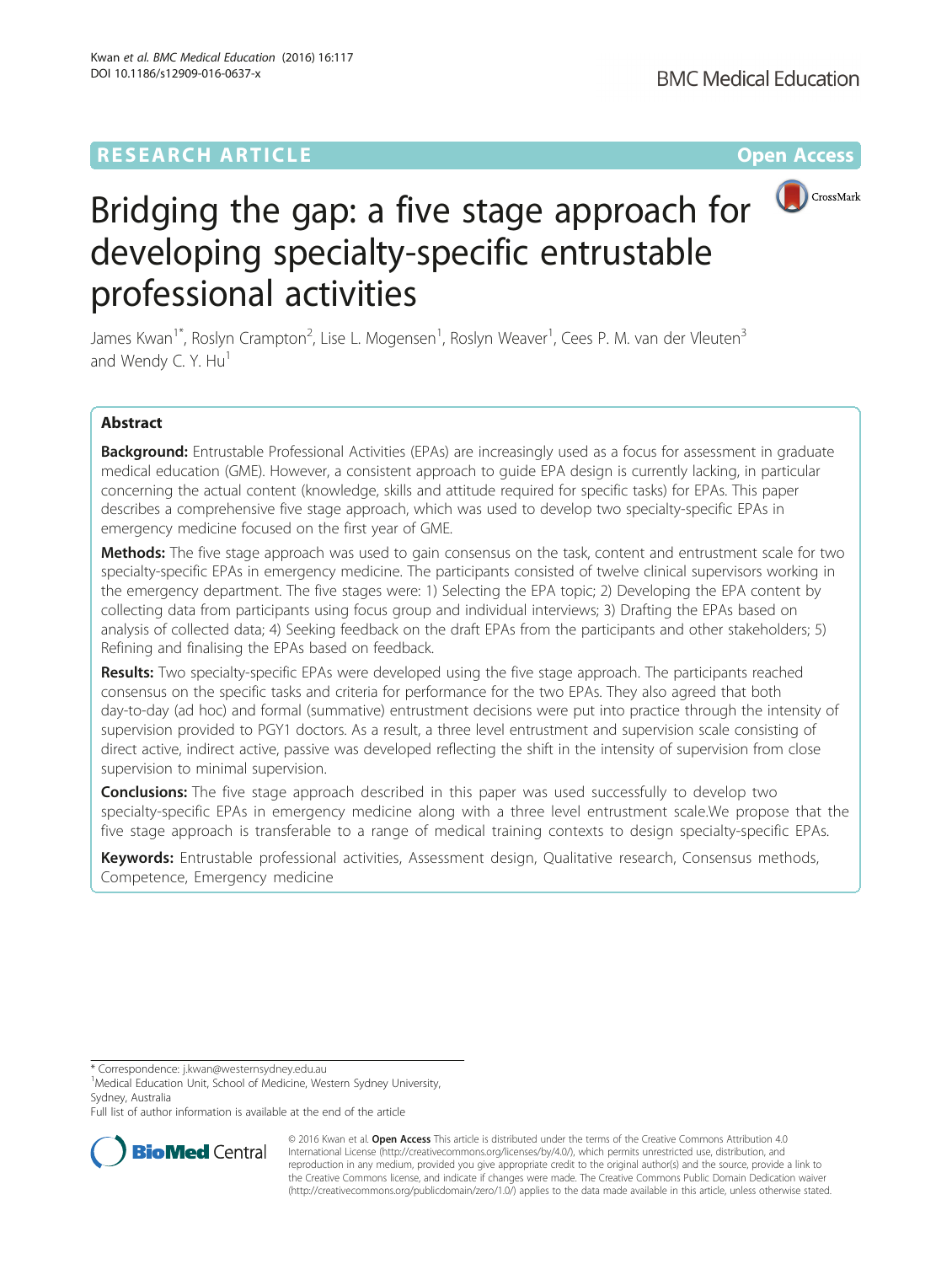# Background

In the past decade, a re-focusing of medical education has resulted in a conceptual shift from a time-based model towards a competence-based training model [\[1](#page-11-0), [2](#page-11-0)]. This shift has been recognised worldwide; competence-based educational frameworks have been developed at national and international levels for graduate medical education (GME) training programs. Examples of these frameworks include the Accreditation Council of Graduate Medical Education (ACGME) competencies in the United States [[3\]](#page-11-0), the Canadian Medical Educational Directives for Specialists (CanMEDS) [[4](#page-11-0)], Good Medical Practice in the United Kingdom [[5](#page-11-0)] and the Australian Curriculum Framework for Junior Doctors in Australia (ACFJD) [[6](#page-11-0)]. However, there is little agreement on how to meaningfully apply competencies to clinical practice. This has resulted in a tendency to reduce the competencies required to perform complex tasks into simple and potentially trivial behaviours for ease of assessment [\[7, 8](#page-11-0)].

Medical school graduates in many countries are required to successfully complete a year of clinical practice under close supervision prior to gaining general registration with the relevant medical board. However, the transition from undergraduate medical education (UME) to GME training is a difficult period for many new graduates, partly due to the lack of a competency framework to promote the vertical integration of competencies across the continuum from UME to GME [\[9](#page-11-0)]. For example, doctors in their first year of GME training (PGY1) in Australia are required to complete a rotation in emergency medicine, but there is a lack of practical guidelines to assist graduates to integrate the competencies, which they have learned as students, into what is required for competent emergency medicine practice. This could lead to uncertainty regarding the performance expectations of new graduates, both for supervisors and PGY1s, who usually wish to be well prepared on the first day of their emergency medicine rotation.

Entrustable professional activities (EPAs) have been identified as an approach to bridge the gap between the theoretical aspects of competency-based education and real world clinical practice [[2, 10\]](#page-11-0). The EPA framework was conceptualised by ten Cate [[2\]](#page-11-0) as a way to operationalise the assessment of competencies, formulating them as the essential professional activities that a competent doctor can be entrusted to perform. EPAs have been described as "units of professional practice, defined as tasks or responsibilities to be entrusted to a trainee once sufficient specific competence is reached to allow for unsupervised practice. They are independently executable within a time frame and observable and measurable in the process and outcome" and therefore can be used to make entrustment decisions [\[11](#page-11-0)].

EPAs can be used by supervisors to contextualise abstract competencies in real world practice [[10\]](#page-11-0), to meaningfully assess the progress and capabilities of new graduates, and provide clearer expectations for students regarding the clinical tasks they will be required to perform as graduates. Further, EPAs also offer curriculum developers and teachers tangible goals for aligning teaching and training with clinical practice [[12](#page-11-0)], across the continuum from UME to GME [[9](#page-11-0)]. This has been found to be relevant in diverse medical training systems, from the Netherlands [[11](#page-11-0), [13, 14](#page-11-0)], US [[15](#page-11-0)–[19](#page-11-0)], Australia, New Zealand [\[20](#page-11-0), [21\]](#page-11-0) and Singapore [[22](#page-11-0)].

The Association of American Medical Colleges has published 13 core EPAs which medical graduates are expected to be entrusted with on the first day of GME training [[19\]](#page-11-0), although these address generic skills rather than expectations for specific specialties required at graduation[[9\]](#page-11-0). While specialty-specific EPAs for GME have been developed in specialties such as psychiatry [[20, 21](#page-11-0)], paediatrics [\[7, 11](#page-11-0)], obstetrics and gynaecology [[10\]](#page-11-0), internal medicine [\[15](#page-11-0), [16](#page-11-0), [18](#page-11-0)], gastroenterology [[23\]](#page-11-0), family medicine [\[17\]](#page-11-0), and surgery [\[22](#page-11-0)], in some cases they may be set at a competency level which is too advanced for new graduates.

Furthermore, the EPA development process requires further work, particularly with regard to an accepted approach to guide EPA design. Currently, many papers are conceptual, such as viewpoints or commentaries, with little empirical research [[2, 10](#page-11-0)–[12](#page-11-0), [21](#page-11-0), [22, 24](#page-11-0)–[27\]](#page-11-0). Several papers directly focus on developing EPAs [[15](#page-11-0)–[20\]](#page-11-0) or particular aspects directly related to developing EPAs [\[27](#page-11-0)], or were using EPAs as part of their research process in developing competencebased curricula [[14, 28, 29\]](#page-11-0). Where methods were described, the focus was typically on the first step of EPA development: identifying suitable clinical tasks for EPAs. These methods often involved a modified Delphi technique or similar expert-panel approaches [[15, 17, 18, 20\]](#page-11-0). What is missing is a rigorous methodology for the second step: producing the actual content for the different sections of EPAs, such as the required knowledge, skills and attitudes for particular tasks. Although general guidance for designing the content of EPAs has been provided in previous literature [[13, 30](#page-11-0)], descriptions of the process lack sufficient detail for effective and consistent implementation, particularly with regard to determining content sources. For example, guidelines on defining the required knowledge, skills and attitudes suggest referring to manuals, books, protocols or instruction booklets [\[13](#page-11-0), [30](#page-11-0)] but most reports do not explain who chooses this content, with one report specifying tutors [[21\]](#page-11-0). Developing an explicit and comprehensive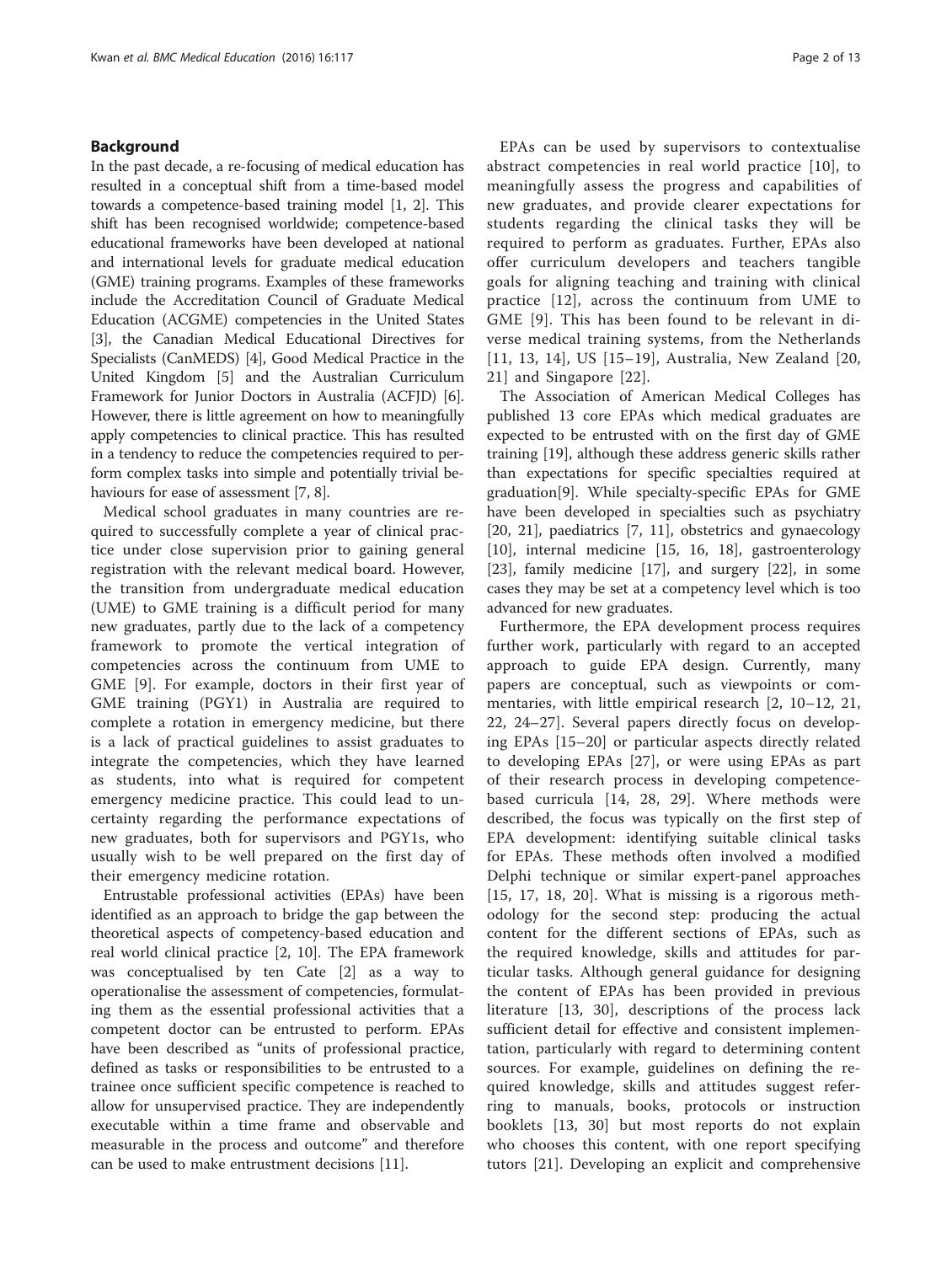approach will provide practitioners and educators with clearer steps for developing EPAs irrespective of the training context, thereby reducing the time and effort spent in determining a development process for each occasion.

In order to address the research gap in methodology and the lack of a consistent approach for producing the actual content for EPAs, we describe a comprehensive five stage approach based on qualitative methodology, which was used to develop two specialty-specific EPAs in emergency medicine focused on PGY1 to be performed with minimal supervision prior to transitioning to the second year of GME (PGY2). In contrast to previous studies, which have used the Delphi or nominal group technique to simply identify suitable tasks rather than the actual content for proposed EPAs [[15](#page-11-0), [17](#page-11-0), [20\]](#page-11-0), our method involves the use of in-depth focus group and individual interviews with clinical supervisors working in the emergency department, to gain consensus not only on the task but also the detailed content for the proposed EPAs.

# **Methods**

A qualitative study design involving focus groups and individual interviews was chosen to collect and analyse the opinions of clinical supervisors to gain consensus on the EPA task, detailed content and an entrustment scale for two specialty-specific EPAs in emergency medicine. The study was approved by the University of Western Sydney Human Research Ethics Committee (Reference: 12/027745/H9989). Written informed consent was sought and obtained from all participants and procedures for the responsible conduct of research followed, including use only of de-identified raw transcript data in the results section of this paper, to ensure the anonymity and confidentiality of the participants' responses.

### Study setting and participants

This study was conducted in Australia where medical graduates are required to successfully complete one year of clinical practice under close supervision prior to receiving general registration with the Medical Board of Australia and progressing onto generalist or specialist GME training in PGY2. During this year of supervised clinical practice, all doctors must complete a rotation in emergency medicine. In order to address the lack of suitable EPAs during this important period of supervised training, PGY1 was chosen as the focus for the development of two specialty-specific EPAs in emergency medicine to demonstrate the utility of the proposed five stage approach for developing EPAs.

Participants were doctors from a large urban hospital in Sydney, Australia. The hospital is the centre of one of

the largest postgraduate training networks in the state of New South Wales, training 114 PGY1 doctors per year in 31 specialties and subspecialties. Purposive sampling was used to select emergency medicine physicians with different levels of experience in supervision of PGY1 doctors, who were actively supervising PGY1 doctors and would therefore be "information-rich" [[31](#page-11-0)] participants for the research.

# A five stage approach for developing EPAs

The approach incorporated five defined stages (Table 1), based on the theoretical framework described by ten Cate for designing EPAs [\[11\]](#page-11-0).

### Stage 1: selecting the EPA topic

EPAs generally follow a format that includes a title, justification, description, link to a relevant competency framework, the knowledge, skills, and attitudes required to undertake the task, sources of information to assess progress and the basis for formal entrustment decisions [[11, 13](#page-11-0), [22\]](#page-11-0). Recommendations about EPA design in the literature [\[2](#page-11-0), [10](#page-11-0)] suggest that it is important that the tasks cover essential work in a specific environment, that they are observable and measurable and include knowledge, skills and attitudes that reflect one or more competencies. The two tasks selected for EPA development were among the most common presentations in emergency medicine [[32](#page-11-0)–[34](#page-12-0)]: (1) an adult presenting with acute chest pain and (2) an elderly patient presenting after a fall .

# Stage 2: developing the EPA content by collecting data from participants using focus group and individual interviews

To develop EPA content, data was collected via focus groups and telephone individual interviews from participants consisting of emergency medicine physicians with experience in supervising PGY1s. Three focus groups were formed according to professional background and years of experience consisting of: three early stage

Table 1 Five Stage approach for developing specialty-specific EPAs using qualitative research methods

- 1. Select the EPA topic based on tasks that cover essential work in a specific environment. Ensure that they are observable and measurable, and include knowledge, skills and attitudes that reflect one or more competencies
- 2. Develop the EPA content by collecting qualitative focus group and/or? individual interview data from participants
- 3. Draft the EPAs based on thematic analysis of collected data to populate domains in accepted EPA formats
- 4. Seek feedback on the draft EPAs from participants and other stakeholders as a form of member checking
- 5. Refine and finalise the EPAs based on feedback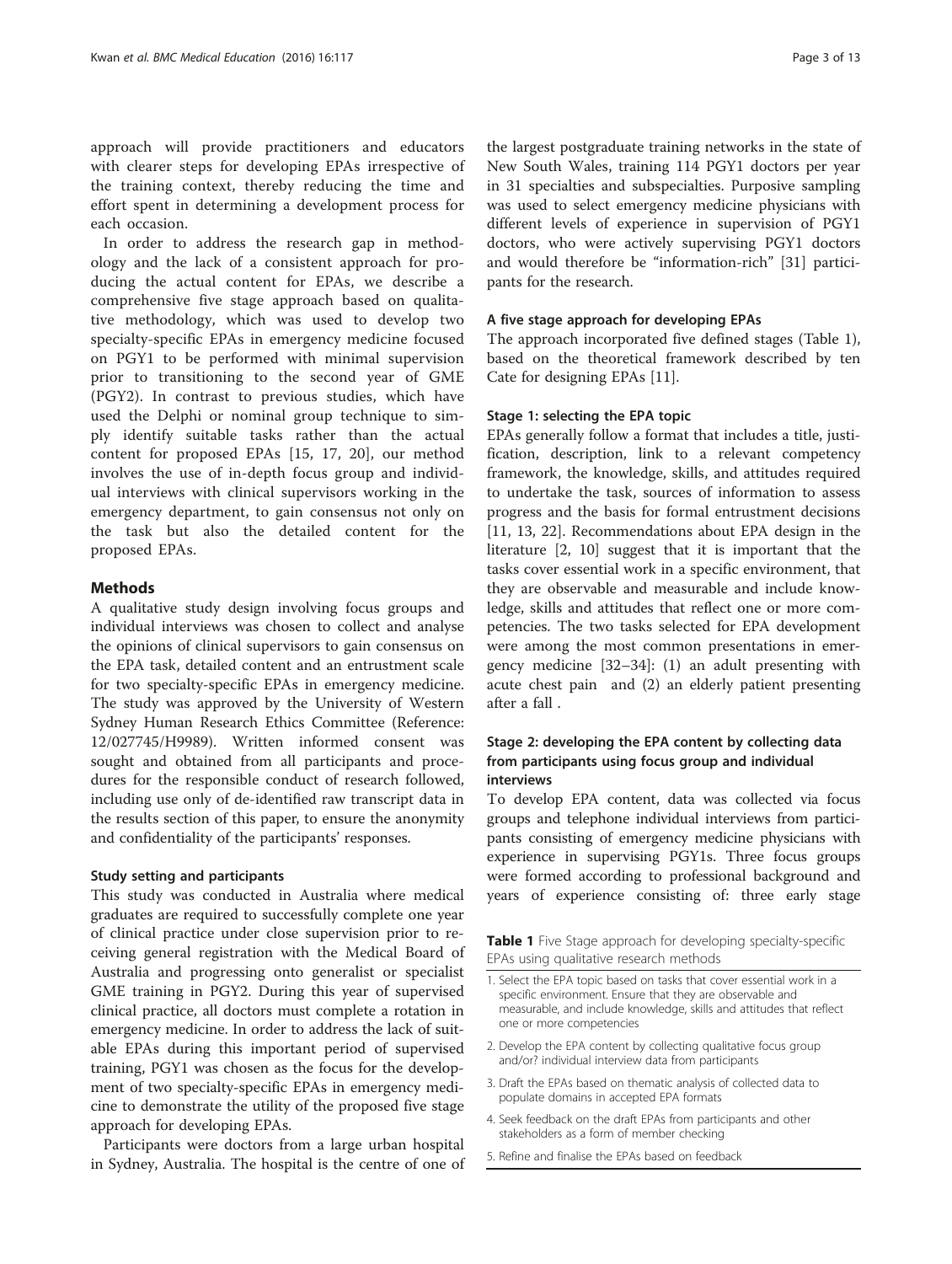advanced trainees (postgraduate year four and above), two late stage advanced trainees and one career medical officer (postgraduate years six and above), and four Specialists. The participants were interviewed in small groups separated by their current position. This separation was made to avoid potential hierarchy effects that may potentially constrain the response of participants with different levels of authority and power, particularly where participants have supervisor-supervisee relationships [\[35\]](#page-12-0). The focus group interviews lasting approximately one hour were facilitated by three research team members (LLM, RW, WCYH) with experience in focus group facilitation but no professional connection with participants.

In the focus groups, participants were presented with two patient scenarios on the chosen topics (1) an adult presenting with acute chest pain and (2) an elderly patient presenting after a fall. Semi-structured questions about the capacities of new PGY1s and supervision strategies, related to these presentations were asked (Table 2). These questions were based on the recommendations for EPA design, to define content for each section of the EPA.

In addition to the focus group interviews, three telephone interviews of 30 to 60 minutes duration were conducted after the workshop by two of the researchers (RW, LLM). Two interviews were conducted to include participants unable to attend the workshop, using the same patient scenarios and semistructured questions as in the focus groups. One interview was conducted with a participant to seek clarification on this participant's responses during the focus group interviews. Our intent was to gather a broad sample of views from relevant stakeholders and for reasons of feasibility and value both focus groups and individual interviews were used. While we acknowledge that in qualitative research the two data collection methods have different purposes (e.g.

Table 2 Focus group and individual interview questions

- 1. What skills would a new intern need to perform this task safely and competently?
- 2. How would you supervise a new intern performing this task?
- 3. What would you look for to decide how much supervision a new intern needs to perform this task?
- 4. Under what circumstances would you need to supervise an intern more closely?
- 5. When would you trust a new intern to perform this task on their own?6.When a new intern is having difficulty putting a case together, what do you do to help them develop this skill?
- 7. How would you assess how well a new intern is performing this task?
- 8. How would your assessment differ or change for different times in the rotation? For example at the beginning, versus mid term versus end of term?
- 9. Is there anything else you would like to add about teaching and assessing new interns in tasks that require them to assess, synthesise and prioritise patient presentations?

elicitation of group consensus views and interpersonal dynamics versus individual viewpoints), for the purposes of our study either are effective as a practical approach to eliciting the views of relevant people.

All workshop and telephone interviews were audio recorded and transcribed verbatim by a third party. The transcriptions were checked for accuracy against the audio files and de-identified for participant privacy by two members of the research team (LLM, RW).

# Stage 3: drafting the EPAs based on analysis of collected data

To structure the analysis, each researcher was provided with a pre-determined MS Word template of four questions closely aligned with the semi-structured interview questions related to EPA content, entrustment and clinical supervision. The questions were:

- 1. What knowledge, skills and attitudes are required to integrate clinical findings to perform this EPA at the level of a PGY1?
- 2. What cues and observations does the respondent use to assess a PGY1 performing this activity?
- 3. What evidence does the respondent need to decide whether to 'trust' the PGY1 to perform this activity independently?
- 4. What strategies does the respondent use in teaching the PGY1 to effectively perform this task?

Each transcript then underwent independent analysis by both an emergency medicine content expert and a non-content expert educational researcher on the research team to identify a priori ideas as expressed by the participants. These analyses were then collated and compared. Differences between analyses were discussed and where appropriate, divergent themes were identified, and any conflicting interpretations resolved through iterative discussion and refinement of the identified ideas and themes. Content experts and non-content experts bring different perspectives that may influence data analysis [[36\]](#page-12-0) and adopting multiple perspectives enhances the depth and rigour of the analysis, as well as triangulation [[37\]](#page-12-0). Although the template guided analysis for the purpose of developing the EPAs, analysts were not limited to the framework if additional themes were identified. Data saturation was evident when no new themes emerged from the individual interviews conducted after the workshop.

Following this process, research team members (LLM and RW) integrated the emerging themes using Microsoft Excel<sup>®</sup> by reviewing themes across each participant group. Common themes across participant groups were selected to populate each section of the first draft EPAs.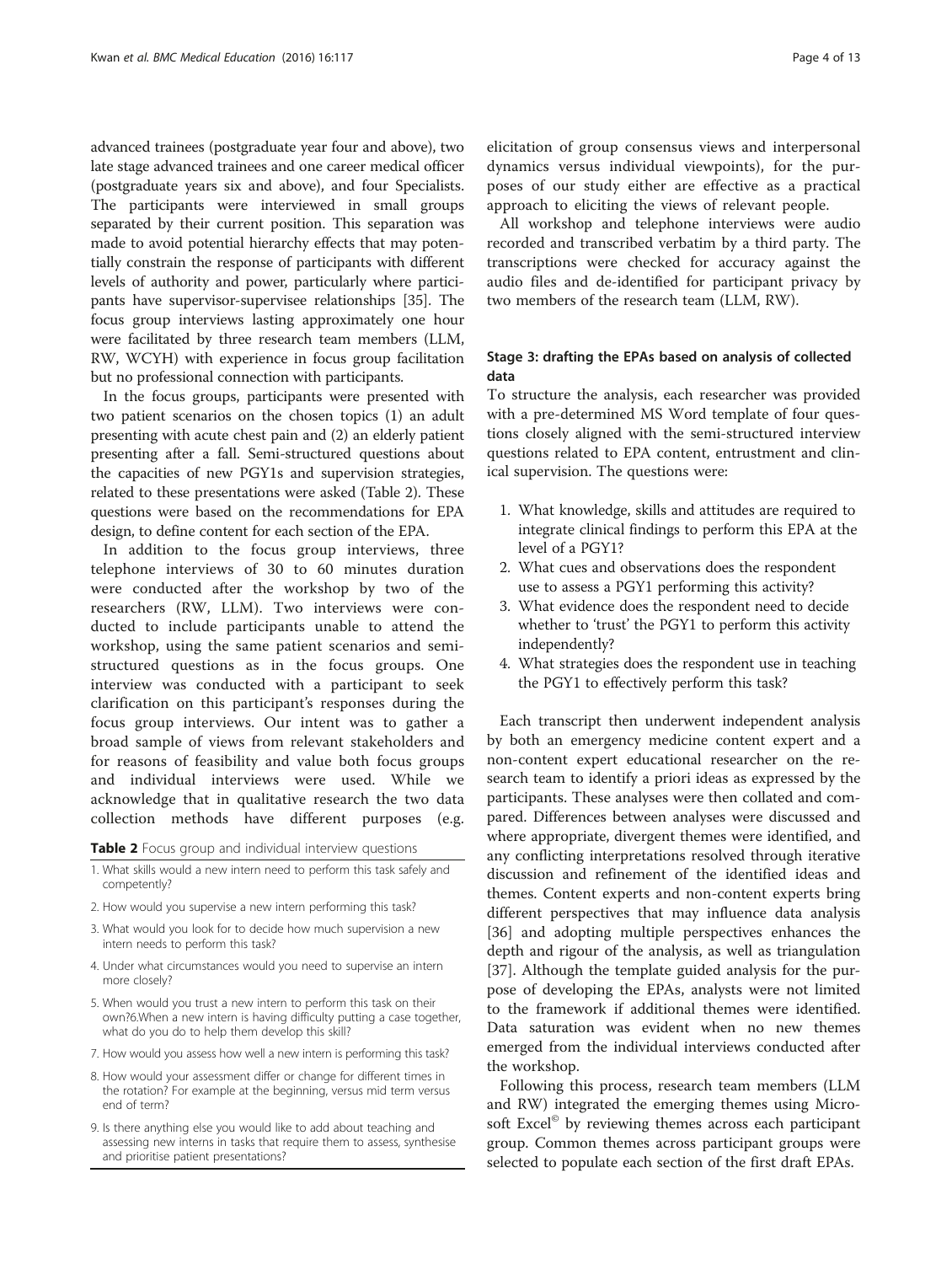# Stage 4: seeking feedback on the draft EPAs from the participants and other stakeholders

To ensure the EPAs adequately reflected the participants' insights, written feedback on the draft EPAs was sought from participants, with a specific request to provide feedback on the extent to which the EPAs reflected their views, and on the clarity and usefulness of the EPAs for teaching and assessing PGY1s in emergency medicine, as a form of member checking. Additionally, PGY1 doctors and undergraduate medical students were invited to provide feedback from the learner's perspective.

# Stage 5: refining and finalising the EPAs based on feedback

Feedback data on the draft EPAs from participants, PGY1s and students was collated and incorporated into the two final specialty-specific EPAs in emergency medicine.

# Results

Twelve clinical supervisors were engaged in the five stage approach as participants to develop EPA content (Table 3). Of these, 11 contributed up to the final stage of EPA development. Feedback on the draft EPA was also received from two postgraduate doctors and one final-year undergraduate medical student.

The following section presents our findings from the process of developing EPAs in the two chosen key tasks for PGY1 doctors in the ED (Tables [4](#page-5-0) and [5\)](#page-7-0): 'building knowledge, skills and attitudes' (KSA), and 'assessment process and methods', and 'basis of entrustment'. Deidentified quotes from each participant group have been used to enhance the presentation of the results.

### Designing the EPAs

### Building knowledge, skills and attitudes

The key content provided by the participants for the domain focusing on KSAs was sufficiently complex to support the development of higher level synthesis and reasoning skills. To ensure the KSAs were applicable to the local context, they were aligned with the Australian Curriculum Framework for Junior Doctors [\[6\]](#page-11-0). However, in line with recommendations for EPA design [\[11\]](#page-11-0), KSAs can be modified as required to suit the context, specific needs and relevant competency frameworks of emergency departments in other settings and locations.

Participant feedback confirmed that the KSAs could reasonably be expected of PGY1 doctors at the end of the rotation, suggesting only minor adjustments to the KSAs to improve the clarity or specificity of the wording. For example, the draft wording in skills for the acute chest pain EPA "recognizes abnormal results of investigations" was changed to specify ECG, chest x-ray, and blood tests. Students' and PGY1 doctors' feedback did

|                                                                  | $N? = ?12$     |
|------------------------------------------------------------------|----------------|
| Gender                                                           |                |
| Female                                                           | 6              |
| Male                                                             | 6              |
| Age                                                              |                |
| $30 - 39$                                                        | 4              |
| $40 - 49$                                                        | 6              |
| $50+$                                                            | $\overline{2}$ |
| Language                                                         |                |
| English                                                          | 12             |
| Other languages                                                  | 4              |
| Experience since graduation                                      |                |
| 5+ years                                                         | 2              |
| 10+ years                                                        | $\overline{2}$ |
| $15+$ years                                                      | 4              |
| $25+$ years                                                      | 4              |
| Other qualifications                                             |                |
| Postgraduate<br>(Master level degree)                            | $\overline{2}$ |
| Professional<br>(Fellowship/Membership of Professional Colleges) | 6              |
| Current position                                                 |                |
| Early Advanced trainee                                           | 3              |
| Late Advanced trainee                                            | $\overline{2}$ |
| Career medical officer                                           | 1              |
| Early-mid career Specialist                                      | 3              |
| Senior Specialist                                                | 3              |
| Supervision experience - postgraduate doctors                    |                |
| <5 years                                                         | $\overline{2}$ |
| 5+ years                                                         | 4              |
| 10+ years                                                        | 3              |
| $15+$ years                                                      | $\overline{2}$ |
| 20+ years                                                        | 1              |

Characteristics **Participants**, **Participants**,

not suggest any changes; they agreed that this section was the most useful part of the EPA because "it explicitly states what we need to be able to perform and know".

# Assessment process and methods

There was consensus that assessment of PGY1 doctors' performance against the EPA domains should be an ongoing process involving observation, direct questioning and case presentations during ward rounds and handovers and global feedback from other supervisors. The participants also noted that they would double check the accuracy of the case presentations against their own assessment of the patient and their notes made in the

### Table 3 Participant demographics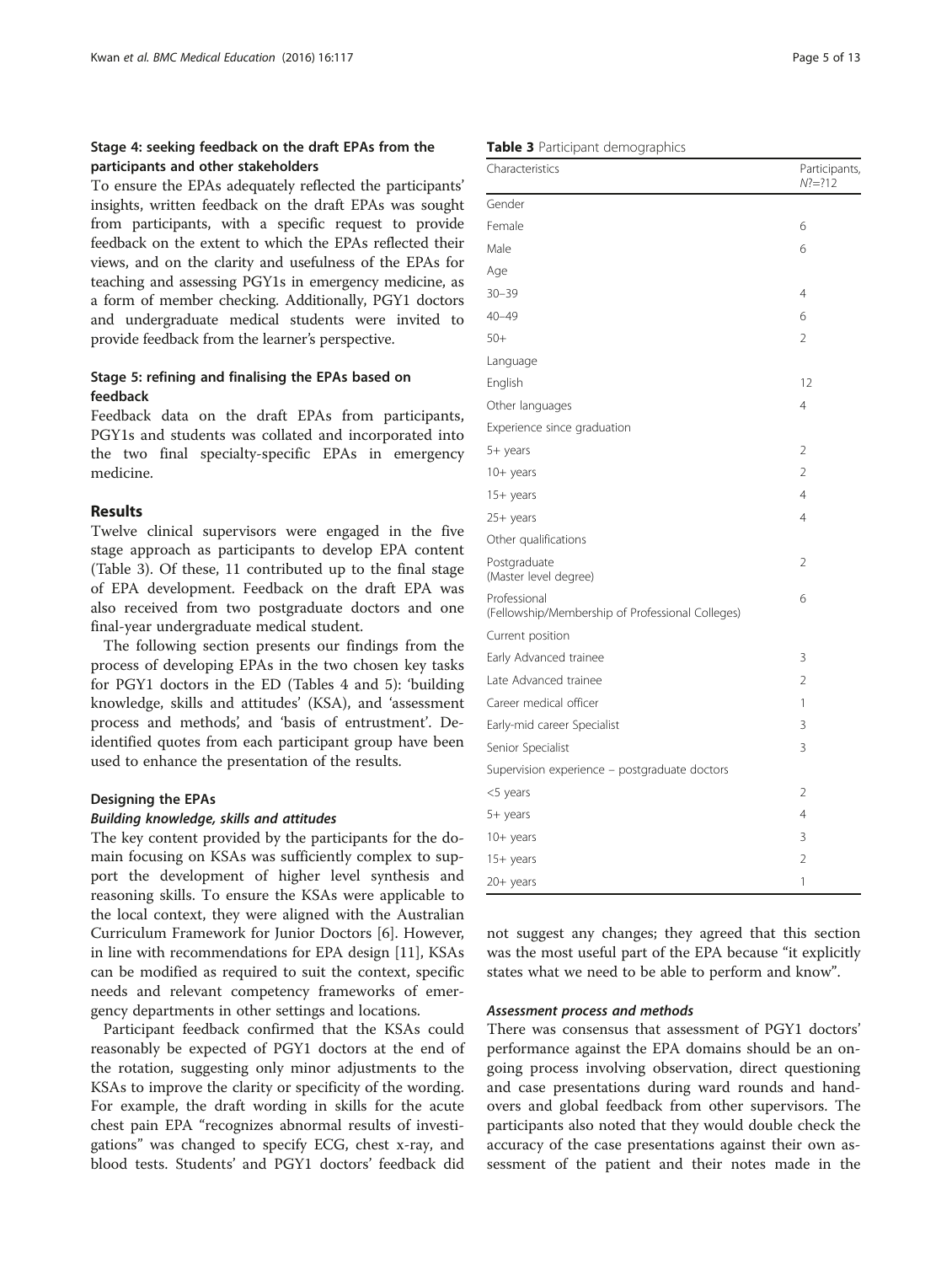# <span id="page-5-0"></span>Table 4 EPA - Managing adult patients with acute chest pain

| Title                                    | Acute chest pain                                                                                                                                                                                                                                                                                                                                                                        |
|------------------------------------------|-----------------------------------------------------------------------------------------------------------------------------------------------------------------------------------------------------------------------------------------------------------------------------------------------------------------------------------------------------------------------------------------|
| Justification                            | Chest pain is one of the most common presentations in the emergency department. The ability to<br>conduct an accurate initial assessment of acute chest pain in adult patients is important in order to<br>manage potentially life-threatening conditions.                                                                                                                              |
|                                          | In the emergency department, initial assessment of patients with acute chest pain requires the<br>integration of multiple competencies and the ability to execute these in a busy clinical environment<br>with multiple distractions.                                                                                                                                                   |
| Description                              | PGY1s must be able to assess, synthesise and prioritise key steps required in managing the care of an<br>adult patient presenting with acute chest pain                                                                                                                                                                                                                                 |
|                                          | They must have the ability to conduct a patient history and examination relevant to acute chest pain<br>in a timely manner They must select, justify and interpret appropriate investigations and synthesise<br>findings to formulate a working diagnosis. Interns must be able to commence initial therapeutic steps<br>within quidelines applicable to the setting in which they work |
|                                          | They must have knowledge of causes, investigations and treatment options relevant to acute chest<br>pain, and be able to recognise typical presentations of life-threatening diseases                                                                                                                                                                                                   |
|                                          | PGY1s must also have the ability to recognise the signs and symptoms of a critically ill patient, and<br>seek supervisory assistance with appropriate urgency                                                                                                                                                                                                                           |
| Link with ACFJD competencies             | Clinical management – Safe patient care (Systems; Radiation safety); Patient assessment (History and<br>examination; Problem formulation; Investigations; Referral and consultation); Emergencies (Assessment;<br>Prioritisation); Patient management (Management options)                                                                                                              |
|                                          | Communication - Patient interaction (Respect); Managing information (Written); Working in teams<br>(Team structure; Case presentation)                                                                                                                                                                                                                                                  |
|                                          | Professionalism - Doctor and society (Professional standards); Professional behaviour (Professional<br>responsibility; Time management; Personal well-being)                                                                                                                                                                                                                            |
|                                          | Skills and procedures – General (Measurement; Interpretation of results; Intravenous; Diagnostic);<br>Cardiopulmonary                                                                                                                                                                                                                                                                   |
|                                          | Clinical problems and conditions - Circulatory                                                                                                                                                                                                                                                                                                                                          |
| Required knowledge, skills and attitudes | Knowledge                                                                                                                                                                                                                                                                                                                                                                               |
|                                          | Demonstrates knowledge of chest pain causes                                                                                                                                                                                                                                                                                                                                             |
|                                          | Demonstrates knowledge of signs and symptoms indicating patient is critically ill                                                                                                                                                                                                                                                                                                       |
|                                          | Demonstrates knowledge of differential diagnoses related to chest pain, such as aortic dissection,<br>pulmonary embolism, and myocardial infarction                                                                                                                                                                                                                                     |
|                                          | Demonstrates knowledge of relevant investigations and treatment options for chest pain                                                                                                                                                                                                                                                                                                  |
|                                          | Demonstrates knowledge of local guidelines in managing patients with chest pain<br>(such as chest pain pathways)                                                                                                                                                                                                                                                                        |
|                                          | <b>Skills</b>                                                                                                                                                                                                                                                                                                                                                                           |
|                                          | Recognises signs of critical illness and can ask for help when needed with appropriate urgency                                                                                                                                                                                                                                                                                          |
|                                          | Takes a focused, relevant and succinct patient history in a timely manner                                                                                                                                                                                                                                                                                                               |
|                                          | Performs a relevant and focused physical examination, including vital signs                                                                                                                                                                                                                                                                                                             |
|                                          | Synthesises information to formulate provisional diagnosis                                                                                                                                                                                                                                                                                                                              |
|                                          | Performs procedural skills (venepuncture, cannulation)                                                                                                                                                                                                                                                                                                                                  |
|                                          | Selects, requests and can justify relevant investigations (ECG, chest x-ray, blood tests)                                                                                                                                                                                                                                                                                               |
|                                          | Interprets relevant investigations (ECG, chest x-ray, blood tests)                                                                                                                                                                                                                                                                                                                      |
|                                          | Recognises abnormal results from investigations (ECG, chest x-ray, blood tests)                                                                                                                                                                                                                                                                                                         |
|                                          | Simple pain management within appropriate guidelines for the setting                                                                                                                                                                                                                                                                                                                    |
|                                          | Formulates and can justify initial management plan                                                                                                                                                                                                                                                                                                                                      |
|                                          | Maintains accurate and thorough documentation                                                                                                                                                                                                                                                                                                                                           |
|                                          | Presents case clearly and succinctly to senior doctors and other staff                                                                                                                                                                                                                                                                                                                  |
|                                          | Attitudes                                                                                                                                                                                                                                                                                                                                                                               |
|                                          | Adheres to professional standards                                                                                                                                                                                                                                                                                                                                                       |
|                                          | Aware of own limitations and asks for help appropriately                                                                                                                                                                                                                                                                                                                                |
|                                          |                                                                                                                                                                                                                                                                                                                                                                                         |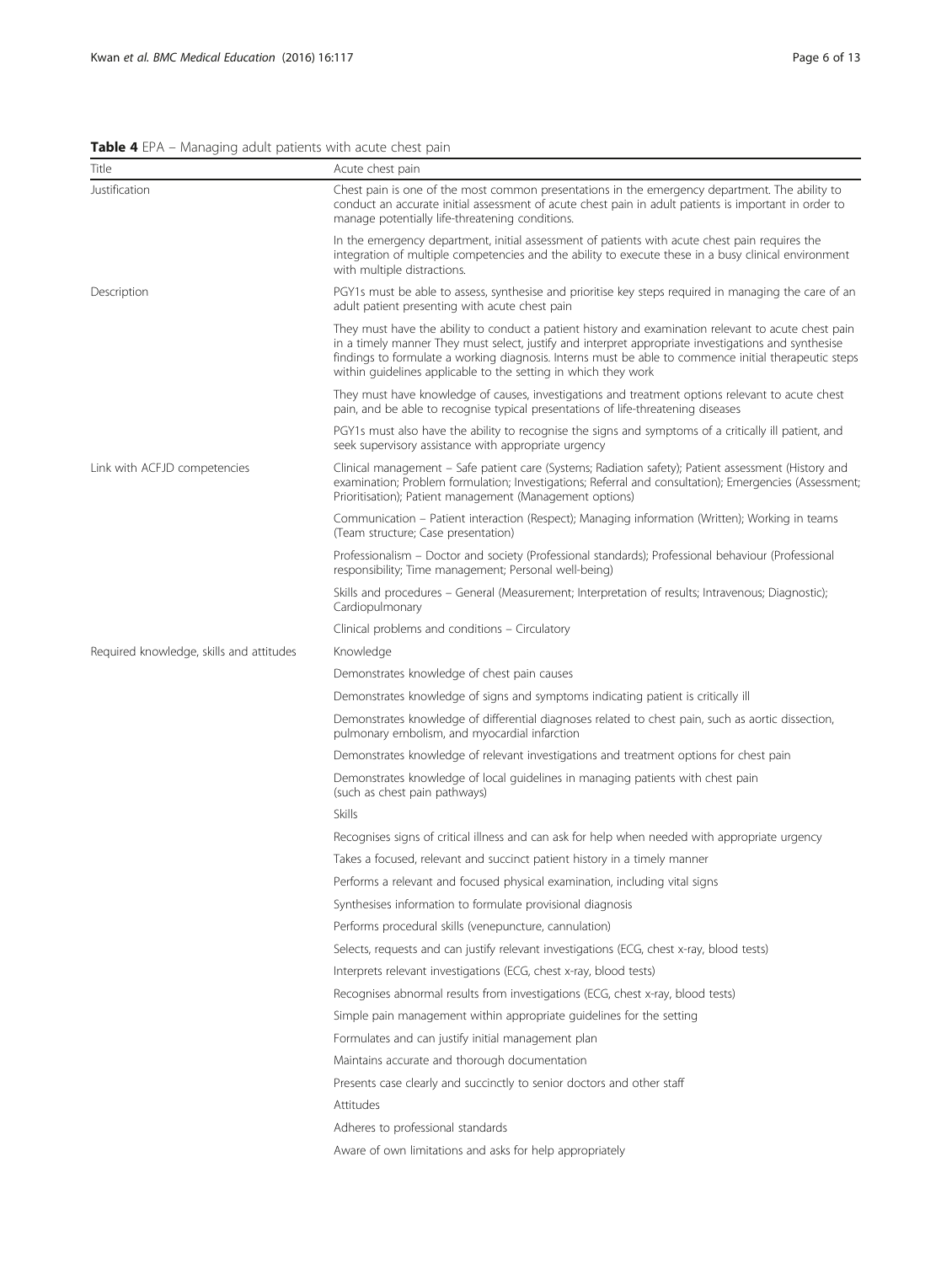### Table 4 EPA – Managing adult patients with acute chest pain (Continued)

|                                                                        | Respects patient privacy and confidentiality                                                                                                                                                                                                                                                       |
|------------------------------------------------------------------------|----------------------------------------------------------------------------------------------------------------------------------------------------------------------------------------------------------------------------------------------------------------------------------------------------|
|                                                                        | Treats patients courteously and respectfully                                                                                                                                                                                                                                                       |
|                                                                        | Respects other health professional team members                                                                                                                                                                                                                                                    |
|                                                                        | Behaves in ways to mitigate the personal health risks of emergency medicine, such as fatigue and<br>stress                                                                                                                                                                                         |
| Sources of information to assess progress                              | This EPA is continuously assessed during clinical supervision of PGY1s using direct observation,<br>structured interviewing, case presentation and multi-source feedback.                                                                                                                          |
| Entrustment and supervision scale                                      | Supervision of PGY1s is required with the supervisor present in the emergency department. However,<br>the intensity of supervision varies according to the individual PGY1's ability to perform the EPA. The 3<br>levels of decreasing intensity of supervision reflect the levels of entrustment. |
|                                                                        | Level 1: Direct active – Full supervision at bedside. After the supervisor's initial assessment of the<br>patient, the PGY1 assesses the patient with regular prompting and feedback from the supervisor.                                                                                          |
|                                                                        | Level 2: Indirect active - Partial supervision within line of sight. Supervisor pre-prompts PGY1 to assess<br>the patient. The PGY1 reports back his or her assessment of the patient to the supervisor.                                                                                           |
|                                                                        | Level 3: Passive – Full entrustment with the supervisor present in the emergency department. The<br>supervisor entrusts the PGY1 to initiate assessment of the patient and report back his or her findings<br>with minimal prompting and feedback.                                                 |
| Estimated stage of training when level 3<br>(Passive) is to be reached | End of the emergency medicine rotation in the first year of GME training (PGY1)                                                                                                                                                                                                                    |
| Basis for formal entrustment decisions                                 | The following activity will be entrusted at level 3 when the supervisor is confident that the PGY1 has<br>the knowledge, skills and attitudes to perform the activity at an acceptable standard and that the<br>intern knows when to ask for help in a timely manner.                              |

patient records. Interestingly, there was no mention of specific timing of assessments but that the assessment of the PGY1 doctor's ability and behaviour occurred continuously.

In keeping with the participants' accounts of supervision 'on the run', the sources of information to assess progress section in the EPA have only been briefly described in non-prescriptive terms, to allow clinical supervisors the flexibility to opportunistically choose the most appropriate KSA and method at the time of assessment.

Feedback from participants suggested that the section on sources of information to assess progress reflected clinical practice and no changes were suggested.

### Basis of entrustment: expectations of new PGY1s

A near universal theme was the low expectations the participants had of new PGY1 doctors. This influenced the design of the EPA levels of entrustment. Most participants were either unsure or had very minimal expectations of the abilities of new graduates at the beginning of the ED rotation, regardless of the medical program the PGY1 doctor had graduated from. Because of this uncertainty, most stated that they would commence supervision assuming that PGY1 doctors had very limited knowledge and skills. As one participant described it, "my expectation of an intern is at the lowest level possible and I mean that in a complimentary way, like they're always very enthusiastic [… but] certainly for me I think most interns, day one, the skill base is not achieved at that time" (Specialists).

These low expectations were linked to difficulties in the transition from student to PGY1 doctor as well as the ED environment itself. It was noted that this transition can be a difficult process, and PGY1 doctors were often unprepared for the demands of clinical practice: "Although medical school is good, it's still really not prepared them in some ways for being at the coalface" (Specialists). When PGY1 doctors are "thrown into the thick of it" they must quickly adapt to the increased responsibility of being a doctor, and "stop being students" (Specialists).

EPAs need to be very specific to the clinical context where they are to be used. In our patient scenarios, the unique nature of the ED environment, with its urgent, often life-threatening cases, was a further reason why entrustment levels were so important to consider. Participants commented that PGY1 doctors experience stress in a "chaotic", "scary" setting. One described this early experience as being "launched into the arena like gladiators" (Early advanced trainees). Unlike other clinical rotations, ED requires PGY1 doctors to be "real doctors" not "secretaries" (Advanced trainees; Specialists). The stress of this environment meant that PGY1 doctors often floundered and lacked confidence, which affected their skills and general competence. Participants found that they were having to build confidence in PGY1 doctors to enable them to perform successfully in the ED environment, thus began supervision without high expectations of PGY1 doctors' abilities.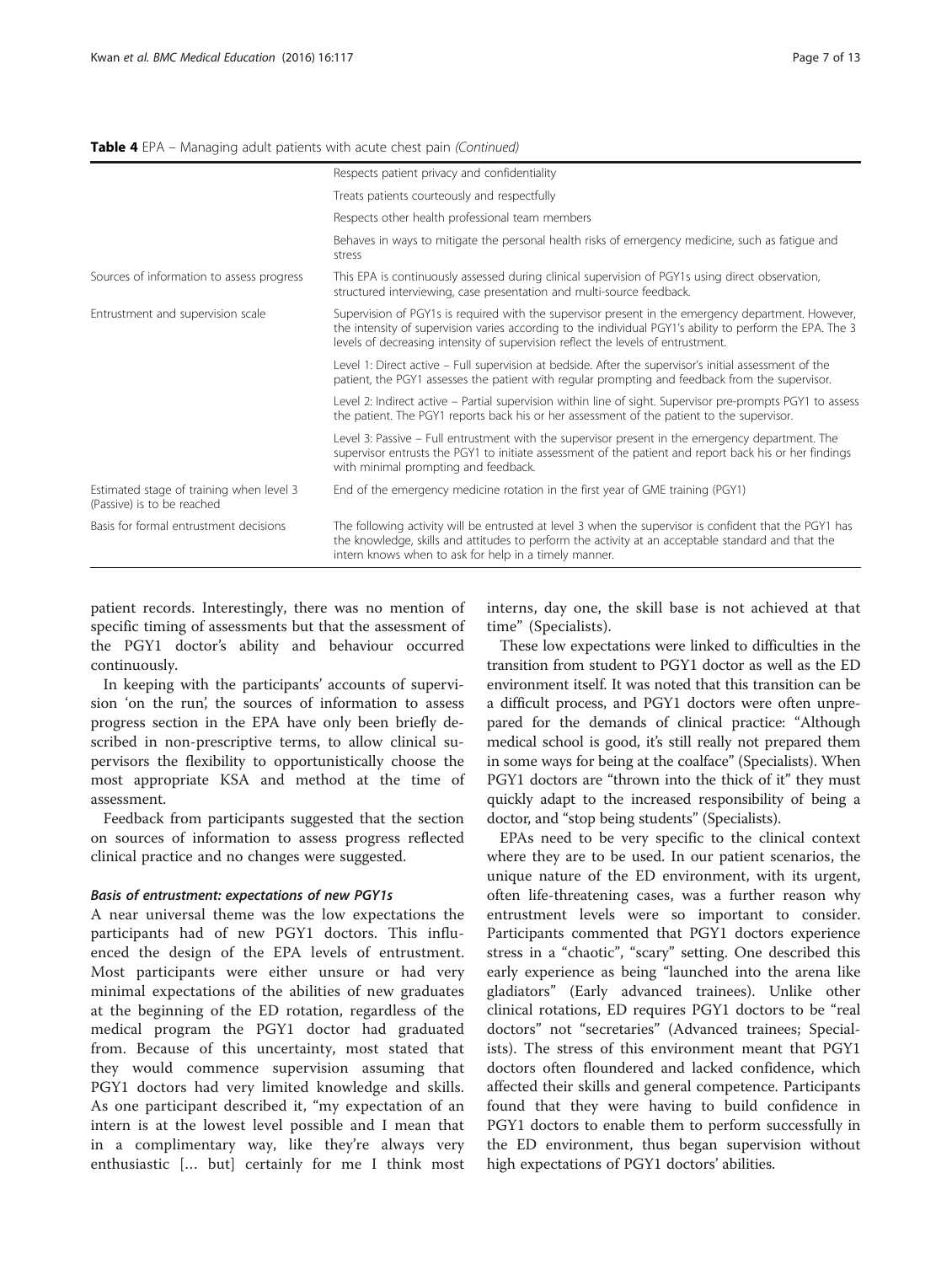# <span id="page-7-0"></span>Table 5 EPA - Managing elderly patients following a fall

| Title                                    | Fall in the elderly                                                                                                                                                                                                                                                                                                                                                                                                                                                                                                                                   |
|------------------------------------------|-------------------------------------------------------------------------------------------------------------------------------------------------------------------------------------------------------------------------------------------------------------------------------------------------------------------------------------------------------------------------------------------------------------------------------------------------------------------------------------------------------------------------------------------------------|
| Justification                            | Fall injuries are a common and potentially complex presentation in the emergency department.<br>Appropriate management may be particularly critical with elderly patients. Therefore, the ability to<br>conduct an accurate initial assessment of an elderly patient admitted following a fall is important in<br>order to manage patients with potentially complex conditions.                                                                                                                                                                       |
|                                          | In the emergency department, initial assessment of elderly patients admitted following a fall requires<br>the integration of multiple competencies and the ability to execute these in a busy clinical<br>environment with multiple distractions.                                                                                                                                                                                                                                                                                                     |
| Description                              | PGY1s must be able to assess, synthesise and prioritise key steps required in managing care of an<br>elderly patient (aged 65 and older) presenting after a fall.                                                                                                                                                                                                                                                                                                                                                                                     |
|                                          | They must have the ability to conduct a patient medical and social history in a timely manner to<br>establish the cause/s of fall, the injuries sustained in fall and the functional and social implications of<br>the fall. They must undertake an appropriate trauma examination, and be able to select, justify and<br>interpret appropriate investigations, and synthesise findings to formulate a working diagnosis. PGY1s<br>must be able to commence initial therapeutic steps within guidelines applicable to the setting where<br>they work. |
|                                          | They must have knowledge of trauma investigations and treatment options relevant to falls generally<br>and to those specific to caring for elderly patients. Their knowledge must incorporate physiology in<br>the context of elderly patients.                                                                                                                                                                                                                                                                                                       |
|                                          | Interns must also have the ability to recognise the signs and symptoms of a critically ill patient, and<br>seek supervisory assistance with appropriate urgency.                                                                                                                                                                                                                                                                                                                                                                                      |
| Link with ACFJD competencies             | Clinical management – Safe patient care (Systems); Patient assessment (History and examination;<br>Problem formulation; Investigations; Referral and consultation); Emergencies (Assessment;<br>Prioritisation); Patient management (Management options; Therapeutics; Pain management; Discharge<br>planning)                                                                                                                                                                                                                                        |
|                                          | Communication – Patient interaction (Context; Respect; Meetings with families or carers); Working in<br>teams (Team structure: Case presentation)                                                                                                                                                                                                                                                                                                                                                                                                     |
|                                          | Professionalism - Doctor and society (Access to health care; Culture, society and health care;<br>Professional standards); Professional behaviour (Professional responsibility; Time management; Personal<br>well-being)                                                                                                                                                                                                                                                                                                                              |
|                                          | Skills and procedures – General (Measurement; Interpretation of results); Trauma                                                                                                                                                                                                                                                                                                                                                                                                                                                                      |
|                                          | Clinical problems and conditions - Neurological; Critical care/Emergency                                                                                                                                                                                                                                                                                                                                                                                                                                                                              |
| Required knowledge, skills and attitudes | Knowledge                                                                                                                                                                                                                                                                                                                                                                                                                                                                                                                                             |
|                                          | Demonstrates knowledge of trauma symptoms and management procedures                                                                                                                                                                                                                                                                                                                                                                                                                                                                                   |
|                                          | Demonstrates knowledge of effects of trauma in the elderly patient                                                                                                                                                                                                                                                                                                                                                                                                                                                                                    |
|                                          | Demonstrates knowledge of normal functioning, vital signs, and hemodynamic responses in the<br>elderly patient                                                                                                                                                                                                                                                                                                                                                                                                                                        |
|                                          | Demonstrates knowledge of reasons for relevant investigations and treatment options for elderly<br>patients admitted following a fall                                                                                                                                                                                                                                                                                                                                                                                                                 |
|                                          | Demonstrates knowledge of interactions between trauma, co-morbidities and pre-morbid conditions                                                                                                                                                                                                                                                                                                                                                                                                                                                       |
|                                          | <b>Skills</b>                                                                                                                                                                                                                                                                                                                                                                                                                                                                                                                                         |
|                                          | Recognises signs of critical illness and can ask for help when needed with appropriate urgency                                                                                                                                                                                                                                                                                                                                                                                                                                                        |
|                                          | Takes a focused, relevant and succinct patient history (medical and social) in a timely manner                                                                                                                                                                                                                                                                                                                                                                                                                                                        |
|                                          | Ascertains cause/s of fall                                                                                                                                                                                                                                                                                                                                                                                                                                                                                                                            |
|                                          | Performs a relevant and focused trauma assessment                                                                                                                                                                                                                                                                                                                                                                                                                                                                                                     |
|                                          | Synthesises information to formulate provisional diagnosis                                                                                                                                                                                                                                                                                                                                                                                                                                                                                            |
|                                          | Performs basic procedural skills (for example, suturing)                                                                                                                                                                                                                                                                                                                                                                                                                                                                                              |
|                                          | Selects, requests and can justify relevant investigations (CT, x-ray)                                                                                                                                                                                                                                                                                                                                                                                                                                                                                 |
|                                          | Interprets relevant investigations (x-ray)                                                                                                                                                                                                                                                                                                                                                                                                                                                                                                            |
|                                          | Recognises abnormal results from investigations                                                                                                                                                                                                                                                                                                                                                                                                                                                                                                       |
|                                          | Simple pain management within appropriate guidelines for the setting                                                                                                                                                                                                                                                                                                                                                                                                                                                                                  |
|                                          | Formulates and can justify initial management plan, within the context of the patient's unique social<br>circumstances and co-morbidities/pre-morbid conditions                                                                                                                                                                                                                                                                                                                                                                                       |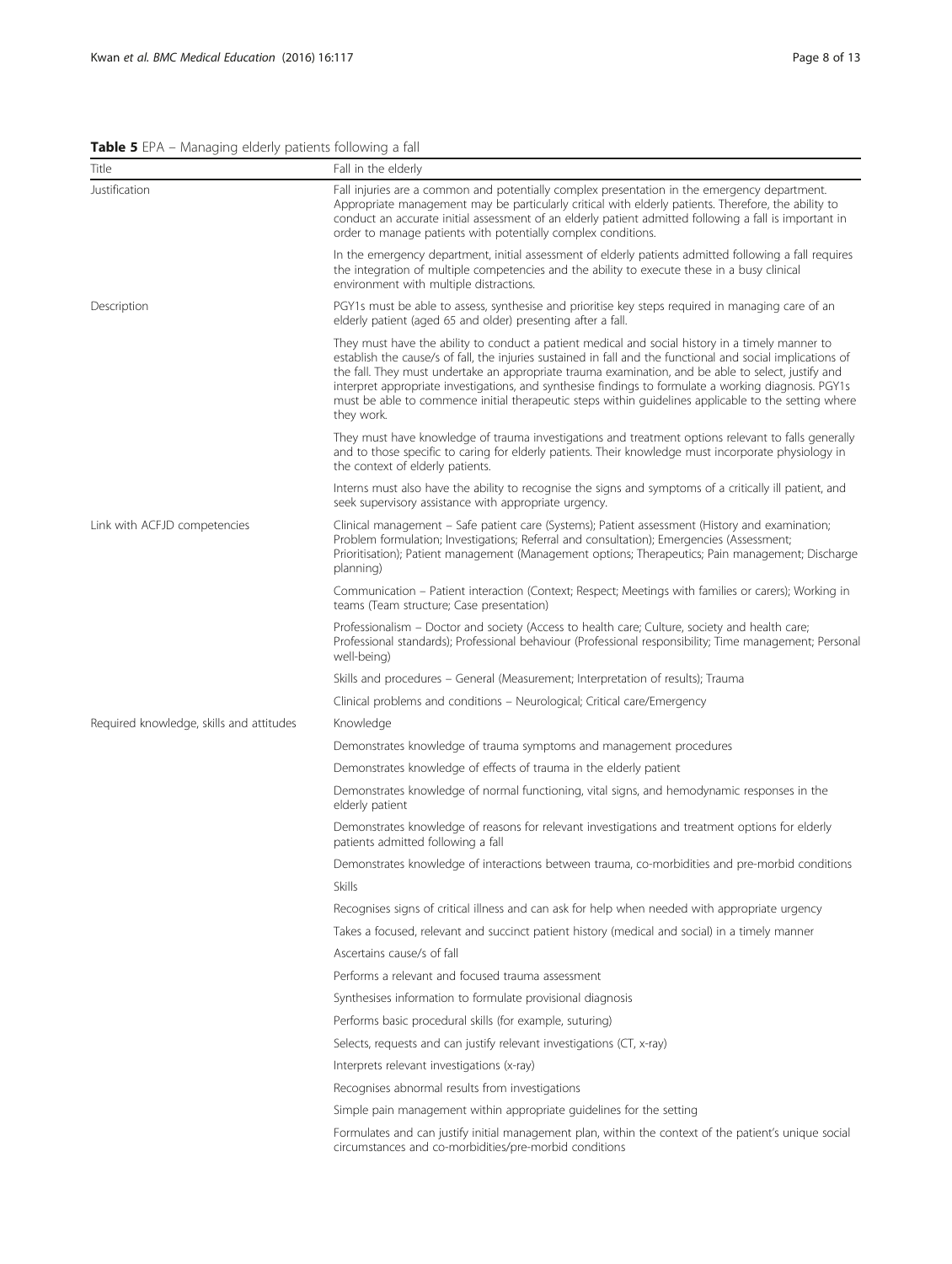### Table 5 EPA – Managing elderly patients following a fall (Continued)

|                                                                        | Presents case clearly and succinctly to senior doctors and other staff                                                                                                                                                                                                                             |
|------------------------------------------------------------------------|----------------------------------------------------------------------------------------------------------------------------------------------------------------------------------------------------------------------------------------------------------------------------------------------------|
|                                                                        | Attitudes                                                                                                                                                                                                                                                                                          |
|                                                                        | Adheres to professional standards                                                                                                                                                                                                                                                                  |
|                                                                        | Aware of own limitations and asks for help appropriately                                                                                                                                                                                                                                           |
|                                                                        | Respects patient privacy and confidentiality                                                                                                                                                                                                                                                       |
|                                                                        | Treats patients and patients' family members courteously and respectfully                                                                                                                                                                                                                          |
|                                                                        | Respects other health professional team members                                                                                                                                                                                                                                                    |
|                                                                        | Behaves in ways to mitigate the personal health risks of emergency medicine, such as fatigue and<br>stress                                                                                                                                                                                         |
| Sources of information to assess progress                              | This EPA is continuously assessed during clinical supervision of PGY1s using direct observation,<br>structured interviewing, case presentation, and multi-source feedback.                                                                                                                         |
| Entrustment and supervision scale                                      | Supervision of PGY1s is required with the supervisor present in the emergency department. However,<br>the intensity of supervision varies according to the individual PGY1's ability to perform the EPA. The 3<br>levels of decreasing intensity of supervision reflect the levels of entrustment. |
|                                                                        | Level 1: Direct active – Full supervision at bedside. After the supervisor's initial assessment of the<br>patient, the PGY1 assesses the patient with regular prompting and feedback from the supervisor.                                                                                          |
|                                                                        | Level 2: Indirect active - Partial supervision within line of sight. Supervisor pre-prompts PGY1 to assess<br>the patient. The PGY1 reports back his or her assessment of the patient to the supervisor.                                                                                           |
|                                                                        | Level 3: Passive – Full entrustment with the supervisor present in the emergency department. The<br>supervisor entrusts the PGY1 to initiate assessment of the patient and report back his or her findings<br>with minimal prompting and feedback.                                                 |
| Estimated stage of training when level 3<br>(Passive) is to be reached | End of the emergency medicine rotation in the first year of GME training                                                                                                                                                                                                                           |
| Basis for formal entrustment decisions                                 | The following activity will be entrusted at Level 3 when the supervisor is confident that the PGY1 has<br>the knowledge skills and attitudes to perform the activity at an acceptable standard and that the<br>intern knows when to ask for help in a timely manner.                               |

A further consideration for the basis of entrustment was the common observation that most PGY1 doctors struggle to synthesise information and produce a confident diagnosis. Whilst there was agreement among the participants that most PGY1 doctors have the knowledge and skills required for assessment and physical examination of patients, supervisors often had to prompt and guide PGY1 doctors through the next steps in order to reach a diagnosis and articulate a treatment plan: "contextualising what disease process is happening and diagnosis … when they first come, they really struggle with that" (Advanced trainees).

It was acknowledged that the ability to synthesise information takes time to develop. For some PGY1 doctors this process is slower than for others. "I've seen some doctors who take three years to achieve that [… but] I've got some interns now that seem to be on track within a couple of weeks" (Specialists).

# Basis of entrustment: factors influencing entrustment decisions

Uncertainty about the abilities of new PGY1 doctors influenced participants' decisions to entrust them with clinical duties and there was strong agreement on the basis on which PGY1 doctors are awarded entrustment. Three key factors affected the participants' day-to-day or ad hoc entrustment decisions: familiarity, patient condition and ED environment. Firstly, they needed to be familiar with the PGY1 doctor's level of performance, through the PGY1 doctor consistently and reliably demonstrating KSAs in patient assessment, examination and investigation. Once confident that the PGY1 doctor was able to integrate KSAs and synthesize findings, the participants said that they would gradually trust PGY1 doctors with more tasks and less close supervision. Secondly, entrustment depended on the patient's condition; if unstable or critically ill, close supervision or taking control of patient management was warranted, regardless of their familiarity with the PGY1 doctor. "It's the red flags in the triage that made you think, I can't let that one go" (Advanced trainees). Finally, ad hoc entrustment decisions were influenced by the state of the ED environment at the time. For example, if the emergency department were particularly busy, the participants said that PGY1 doctors would sometimes be required to undertake tasks with little supervision due to clinical service demands placed on their supervisors. "It's often dependent on the situation in the department in terms of patient flow and time pressures … ignoring that factor would be un-sensible [sic], because it does definitely affect the way that you supervise" (Advanced trainees).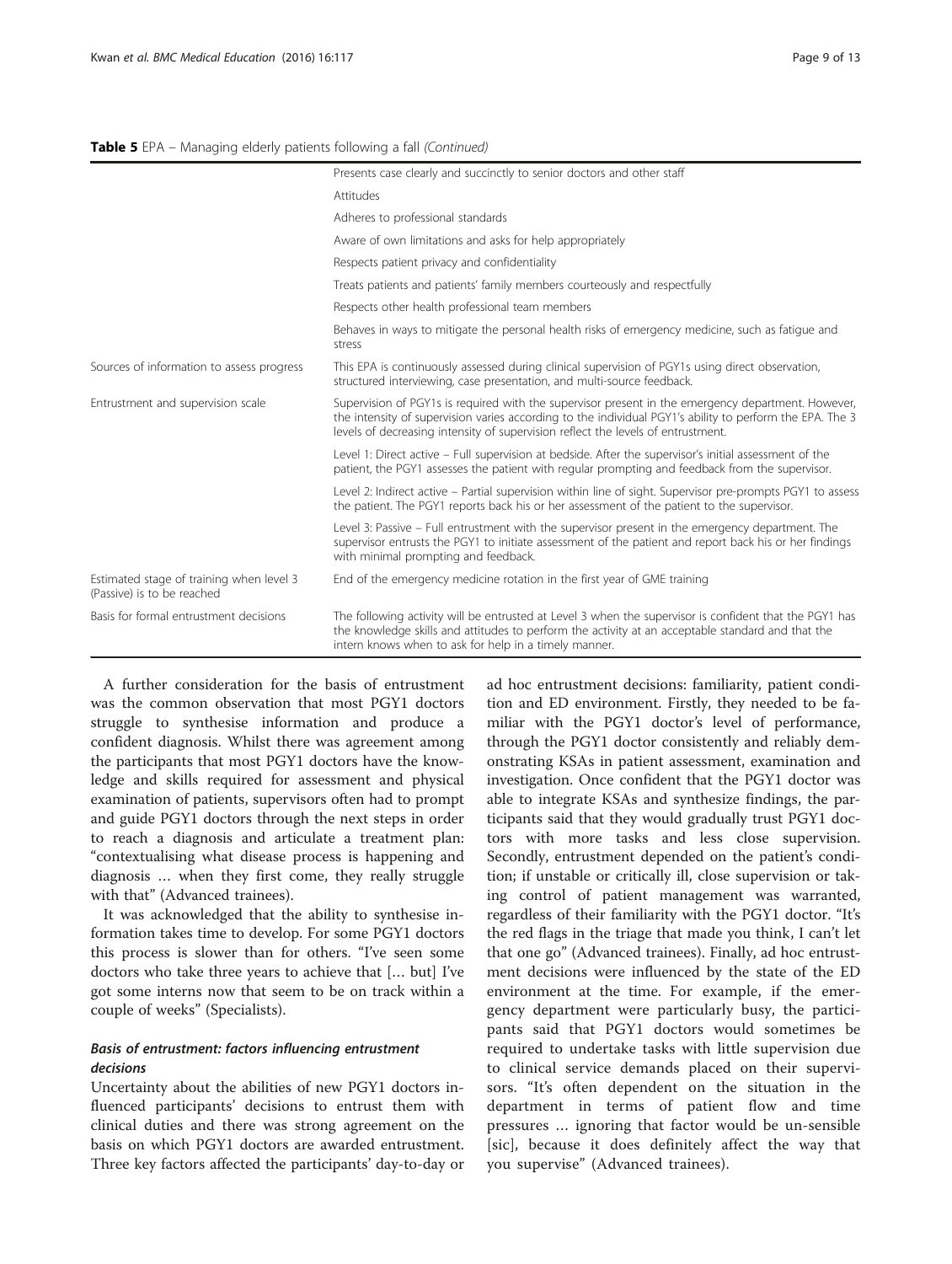# Basis of entrustment: entrustment and supervision scale

These findings informed the entrustment and supervision scale section of the EPAs. Regarding the three factors affecting ad hoc entrustment, the participants noted the need to draw upon a range of supervision methods and supervise at varying levels of intensity. Acknowledging the mandatory requirements for supervision of all PGY1 doctors, analysis revealed three formal or summative levels of entrustment and supervision:

# Level 1: Direct active

This was described by participants as direct bedside supervision where the PGY1 doctor and their supervisor would assess the patient together. Most explained this as their initial approach to supervision with PGY1 doctors. Some described this as "hovering around the patient" or keeping a "short leash" (Specialists). Others framed this as a "collaborative approach" (Specialists), where supervisor and the PGY1 doctor would be "working in tandem" (Early advanced trainees), to conduct the patient assessment and make decisions about investigations and treatment. Level 2: Indirect active

At this level, participants allowed PGY1 doctors to see patients unaccompanied but only after directing them first with questions to ask and issues to consider in their patient assessment. In the words of one participant, "I guess the most common thing is I often plant a seed in their head before they go in […] I will say, 'Let's see what injuries the patient has got from the fall, but we need to find out why she fell' or 'Make sure you find out, you know, is she on any anticoagulants', things that would be raising further alarm bells of potential catastrophic injuries or outcomes" (Specialists).

### Level 3: Passive

This level involved allowing PGY1 doctors to assess the patient independently and report back as needed: "we normally just send them to see the patients and they come and report back to us, and then we go and review the patient" (Specialists). The participants suggested that EPA is entrusted at Level 3 when the supervisor is confident that the PGY1 doctor has the knowledge skills and attitudes to perform the activity at an acceptable standard and that the PGY1 doctor knows when to ask for help in a timely manner. We anticipate that level 3 (passive) entrustment will be reached by the end of the emergency medicine rotation in PGY1.

During member checking, 10 of 12 participants agreed that: a) these three levels accurately reflect their views on entrustment and supervision, b) the levels are

appropriate for PGY1 doctors, and c) the entrustment model provides a suitable guide to adapt supervision according to the ability of individual PGY1s. Two suggested that the first level was more appropriate for students than for postgraduate doctors. Feedback from the student and PGY1s agreed that the entrustment model was "a useful part of the EPA" that "defines the level of supervision well".

# **Discussion**

We describe a comprehensive five stage approach using in depth focus groups and individual interviews, to gain consensus on the task, content and entrustment scale of two specialty-specific EPAs as a focus for assessment for new medical graduates in emergency medicine during PGY1.

Traditionally, Delphi or nominal group techniques have been used to identify tasks for proposed EPAs [[15](#page-11-0), [17, 20](#page-11-0)]. Our study describes a generic approach to EPA development using in depth focus group and individual interviews to gain consensus on the task, content and entrustment scale applicable to range of training contexts. In contrast to the nominal group technique where hierarchical relationships may exist between participants, homogeneity within our focus groups avoided potential hierarchical supervisor-supervisee effects that may limit the responses of some of our participants. Variability in our participants' opinions has been addressed by independent analysis of the focus group and individual interviews to gain consensus on both the task and the detailed content of each section of the EPA. In addition, care has been taken to engage as participants clinical supervisors who are experienced in supervising the targeted level of learners in that particular setting, in order to maximise the validity of the EPAs being developed.

In addition, the use of intensive interviews has enabled the identification of an unexpected finding: the very low expectations by participants of PGY1 doctors commencing ED rotations. It appears that the experience of supervisors in particular contexts may diverge from the expectation that graduates have reached a certain level of competency, as defined by the generic national graduate outcomes specified by the Australian Medical Council, the accrediting body for all medical programs in Australia [[38\]](#page-12-0). This apparent inconsistency may in part be due to the different competency expectations for specific specialties between individual medical schools [\[9](#page-11-0)] and highlights the importance of considering specific settings and contexts when designing EPAs.

We suggest that our findings of low expectations of PGY1 doctors perhaps relate to the unique environment of the ED with a high proportion of urgent and often life threatening cases and uncertainty about the abilities of PGY1 doctors. This finding not only has implications for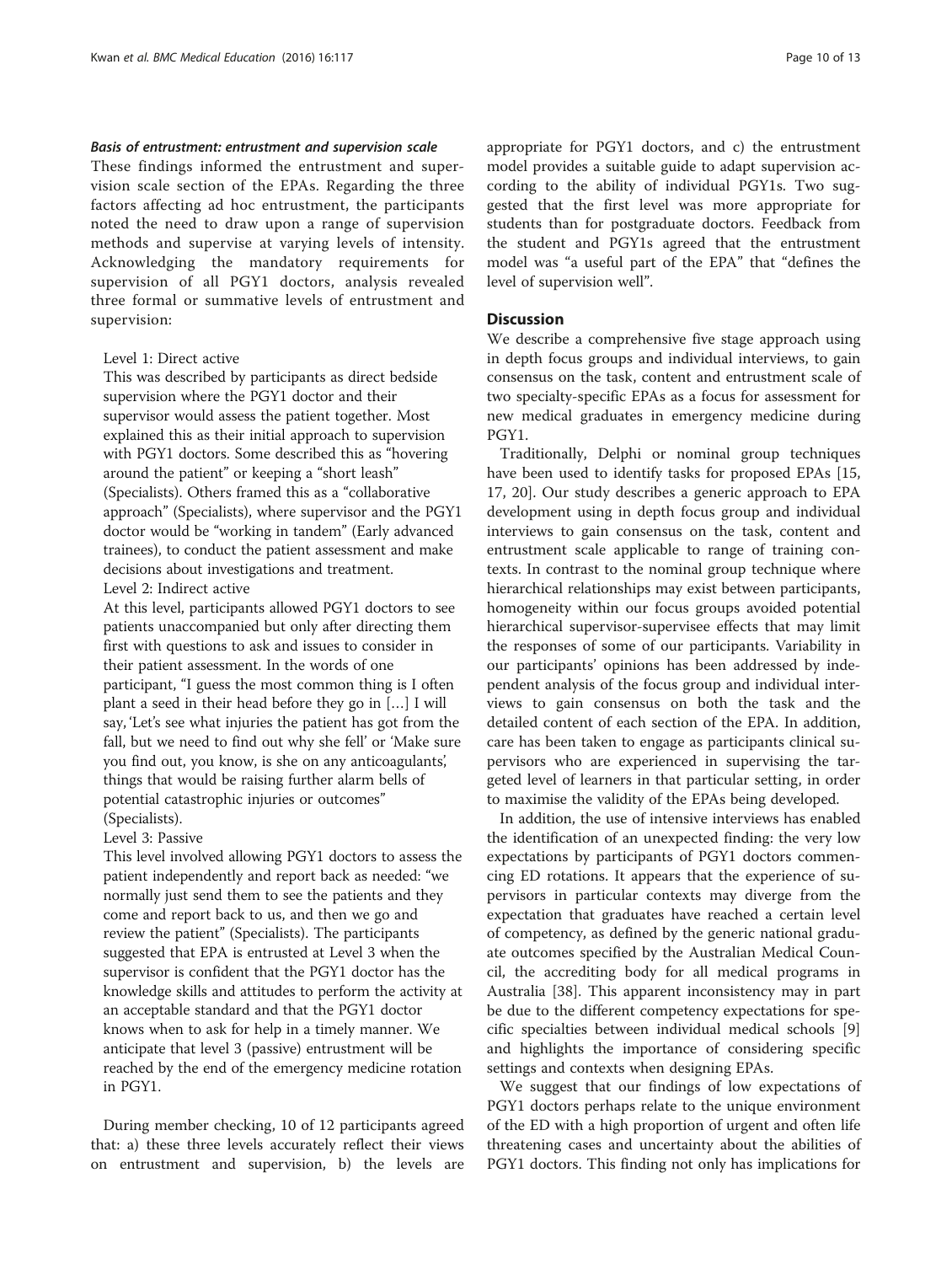EPA development, but for undergraduate medical programs to carefully consider the specific competencies required for settings in which new graduates may practice. Perhaps through a process of identifying EPAs as a focus for assessment, undergraduate curriculum designers can better ensure that students are prepared for graduate practice, and supervisors can be more confident of the foundational capabilities of new graduates in their particular setting, and thus more efficiently allocate an appropriate level of entrustment and supervision.

Whilst the basis on which supervisors make entrustment decisions is complex, our findings suggest that familiarity with the PGY1 doctor, patient factors and the ED environment all affect ad hoc entrustment decisions, and these are consistent with the factors known to affect supervisors' ad hoc entrustment decisions; the relationship between supervisor and trainee, context and task [[39](#page-12-0)–[41](#page-12-0)]. These ad hoc entrustment decisions were assessed through cross checking of the supervisor's clinical findings against that of the PGY1 doctor's, which is consistent with findings by Kennedy and her colleagues in an emergency medicine setting [\[42](#page-12-0)]. In our study, entrustment decisions appeared to be put into practice through the intensity of supervision provided by our participants which supports an entrustment scale incorporating the intensity of supervision as a construct as proposed by Chen and her colleagues [[9](#page-11-0)].

Our method has also highlighted another unexpected finding; that ad hoc entrustment increased when the ED was under pressure due to patient care demands. This is counterintuitive as it could be assumed that there is a greater need for supervision when patient acuity and time pressure is increased. This phenomenon has been previously observed in the context of under-resourced clinical environments in the United States. One study showed that trainees may be given more independence, for example during night shifts, despite not having been previously afforded this level of trust by their supervisors [[43\]](#page-12-0). From the learner's perspective, our study suggests that using EPAs to provide a higher level of autonomy earlier in the rotation may allow supervisors to more quickly judge a PGY1's trustworthiness. From a professional and organisational perspective, the timely assessment and management of patient care may take precedence over supervisory precautions, which might be undertaken at different times and under different circumstances. It is likely that this shift in entrustment is not infinite; there will be a threshold under which direct supervision will be required. By engaging actual supervisors in the process of determining an EPA and articulating the levels of summative entrustment and supervision in clinical practice, the location of this threshold can be much better understood by supervisors, PGY1 doctors and graduating students.

Based on our findings related to the factors affecting ad hoc entrustment and the intensity of the supervision provided by our participants to PGY1 doctors in the ED, we propose three levels of summative entrustment related to the intensity of supervision highly relevant to this context: active, indirect active and passive. These three can be mapped between levels 2 (practice EPA under direct, proactive full supervision) and 3 (practice EPA under reactive/on-demand supervision) of the five levels of supervision under the current GME entrustment and supervision scale described by ten Cate [\[30](#page-11-0), [44](#page-12-0)]. Our findings support the proposal by Chen and her colleagues to expand the lower ends of the entrustment scale to allow for a more granular progression of autonomy during the earlier stages of training [[9\]](#page-11-0). Acknowledging the mandatory requirement in our setting that all PGY1 doctors are to be supervised at all times in the ED, it may not be practical for level 4 (practice EPA unsupervised) to be reached by the end of PGY1.

### Limitations

The findings in this study are limited to emergency medicine in the urban hospital setting. Whilst some of the EPA content may be transferable to similar settings, we argue that the main value of our research is to comprehensively describe a generic five stage approach for developing EPAs that can potentially be applied in a broad range of settings. It may also be argued that not all settings will have access to a research team of content and methodological experts to develop an EPA. However, we believe that our approach is suitable for nonmethodology expert users; in other contexts, members of a multidisciplinary team from different health professional backgrounds, or staff members from other departments in the health service may provide the alternative perspectives required for triangulation of the findings.

Our findings have also been useful for identifying what, and how, further work could be done to develop a complete set of EPAs for medical graduates at the transition to supervised clinical practice in emergency medicine. The development of EPAs through a process that engages with, and results in a focus on assessment which is meaningful to supervisors, should increase the confidence of supervisors to make entrustment decisions of PGY1 doctors. Areas for further exploration and methodological development include the crucial interaction between patient, trainee, supervisor, environment and task-related factors. Using qualitative research approaches, such as ethnography, may lead to greater insights on how the interplay between these factors affects individual supervisors' summative entrustment decisions.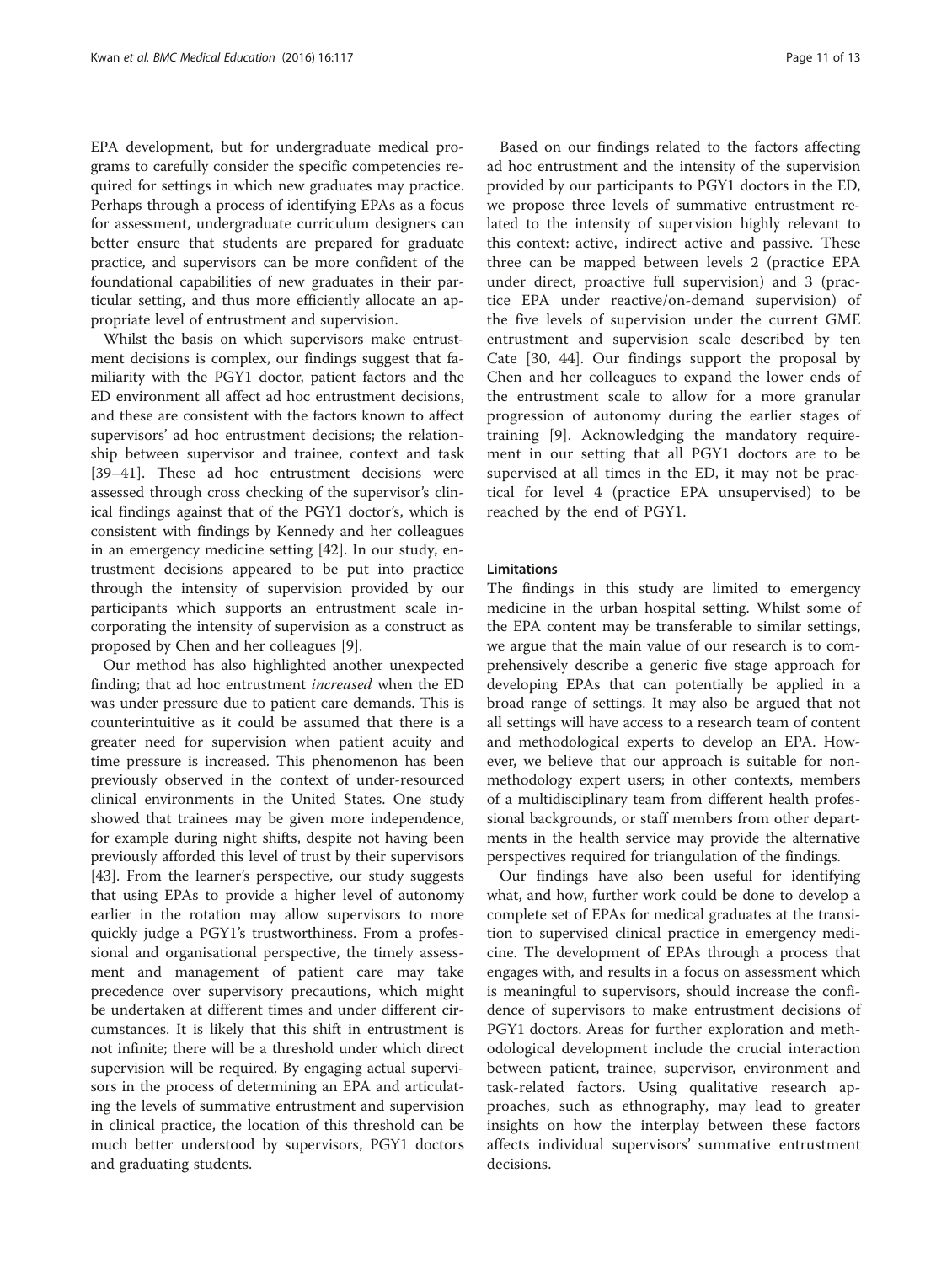# <span id="page-11-0"></span>Conclusions

This study details a comprehensive five stage approach using focus groups and individual interviews to gain consensus on the detailed content for two specialtyspecific EPAs in emergency medicine and a context relevant entrustment and supervision scale for PGY1. The proposed five stage approach provides a generic approach for EPA design which can be transferred to a range of training contexts.

### Availability of data and materials

Ethical approval has not been sought for the publication of de-identified transcripts of focus group and individual interviews in this study.

### Abbreviations

ACGME: Accreditation Council of Graduate Medical Education; ACJFD: Australian Curriculum Framework for Junior Doctors in Australia; CanMEDS: Canadian Medical Educational Directives for Specialists; EPA: Entrustable Professional Activity; PGY1: Postgraduate Year 1 (first year of GME training).

### Competing interests

The authors declare that they have no competing interests.

#### Authors' contributions

JK developed the conceptual ideas, contributed to the study design, data collection and analysis, writing and revision of the manuscript. RC contributed to the conceptual ideas, study design, data collection and analysis. LLM contributed to data collection and analysis, writing and revision of the manuscript. RW contributed to data collection and analysis, writing and revision of the manuscript. CPMvdV contributed to the conceptual ideas, study design and revision of the manuscript WCYH contributed to the study design, data collection and analysis, writing and revision of the manuscript. All authors have read and approved this manuscript for submission and agree to be accountable for all aspects of the work.

### Acknowledgements

We wish to thank all participants for their engagement with this methodology. This work was supported by funding from the New South Wales Interdisciplinary Clinical Training Networks (ICTN).

#### Author details

<sup>1</sup>Medical Education Unit, School of Medicine, Western Sydney University, Sydney, Australia. <sup>2</sup>Westmead Hospital, Sydney, Australia. <sup>3</sup>Graduate School of Health Professions Education, Maastricht University, Maastricht, The **Netherlands** 

### Received: 18 November 2014 Accepted: 12 April 2016 Published online: 20 April 2016

#### References

- 1. Frank JR, Snell LS, ten Cate O, Holmboe ES, Carraccio C, Swing SR, Harris P, Glasgow NJ, Campbell C, Dath D et al: Competency-based medical education: theory to practice. Med Teach. 2010;32(8):638–45.
- 2. ten Cate O. Entrustability of professional activities and competency-based training. Med Educ. 2005;39(12):1176–7.
- 3. Accreditation Council for Graduate Medical Education. Outcome project: general competencies. 1999.
- 4. Royal College of Surgeons and Physicians of Canada. The CanMEDS 2005 framework. 2005.
- 5. General Medical Council. Good medical practice. 2013.
- 6. Confederation of Postgraduate Medical Councils. Australian curriculum framework for junior doctors. 2012.
- 7. Carraccio C, Burke AE. Beyond competencies and milestones: adding meaning through context. J Grad Med Educ. 2010;2(3):419–22.
- 8. Jones Jr MD, Rosenberg AA, Gilhooly JT, Carraccio CL. Perspective: competencies, outcomes, and controversy–linking professional activities to competencies to improve resident education and practice. Acad Med. 2011;86(2):161–5.
- 9. Chen HC, van den Broek WE, Ten Cate O. The case for use of entrustable professional activities in undergraduate medical education. Acad Med. 2015;90(4):431–6.
- 10. ten Cate O, Scheele F. Competency-based postgraduate training: can we bridge the gap between theory and clinical practice? Acad Med. 2007;82(6):542–7.
- 11. ten Cate O, Young JQ. The patient handover as an entrustable professional activity: adding meaning in teaching and practice. BMJ Qual Saf. 2012;21 Suppl 1:i9–12.
- 12. ten Cate O, Snell L, Carraccio C, Medical competence: the interplay between individual ability and the health care environment. Med Teach. 2010;32(8):669–75.
- 13. Mulder H, ten Cate O, Daalder R, Berkvens J. Building a competency-based workplace curriculum around entrustable professional activities: the case of physician assistant training. Med Teach. 2010;32(10):e453–459.
- 14. Wijnen-Meijer M, Kilminster S, Van Der Schaaf M, ten Cate O. The impact of various transitions in the medical education continuum on perceived readiness of trainees to be entrusted with professional tasks. Med Teach. 2012;34(11):929–35.
- 15. Hauer KE, Kohlwes J, Cornett P, Hollander H, ten Cate O, Ranji SR, Soni K, Iobst W, O'Sullivan P: Identifying entrustable professional activities in internal medicine training. J Grad Med Educ. 2013;5(1):54–9.
- 16. Hauer KE, Soni K, Cornett P, Kohlwes J, Hollander H, Ranji SR, ten Cate O, Widera E, Calton B, O'Sullivan PS: Developing entrustable professional activities as the basis for assessment of competence in an internal medicine residency: a feasibility study. J Gen Intern Med. 2013;28(8):1110–4.
- 17. Shaughnessy AF, Sparks J, Cohen-Osher M, Goodell KH, Sawin GL, Gravel Jr J. Entrustable professional activities in family medicine. J Grad Med Educ. 2013;5(1):112–8.
- 18. Chang A, Bowen JL, Buranosky RA, Frankel RM, Ghosh N, Rosenblum MJ, Thompson S, Green ML: Transforming primary care training–patientcentered medical home entrustable professional activities for internal medicine residents. J Gen Intern Med. 2013;28(6):801–9.
- 19. Association of American Medical Colleges. Core entrustable professional activities for entering residency. 2014. [http://members.aamc.org/eweb/](http://members.aamc.org/eweb/upload/Core%20EPA%20Curriculum%20Dev%20Guide.pdf) [upload/Core%20EPA%20Curriculum%20Dev%20Guide.pdf](http://members.aamc.org/eweb/upload/Core%20EPA%20Curriculum%20Dev%20Guide.pdf).
- 20. Boyce P, Spratt C, Davies M, McEvoy P. Using entrustable professional activities to guide curriculum development in psychiatry training. BMC Med Educ. 2011;11:96.
- 21. Port N, Weiss A, Maudsley I. Electroconvulsive therapy training: can it be a model of an entrustable professional activity in a competency program? Australas Psychiatry. 2012;20(3):242–5.
- 22. Samarasekara D, Gwee M. Building an effective training continuum in surgery: developing a safe practitioner. Sri Lanka Journal of Surgery. 2012;30(2):2–10.
- 23. Rose S, Fix OK, Shah BJ, Jones TN, Szyjkowski RD. Entrustable professional activities for gastroenterology fellowship training. Gastroenterology. 2014;147(1):233–42.
- 24. ten Cate O. Trust, competence, and the supervisor's role in postgraduate training. BMJ. 2006;333(7571):748–51.
- 25. ten Cate O. Competency based medical training and evaluation. Definitions and correlations with real clinical practice. Rev Argent Cardiol. 2011;79(5):405–7.
- 26. ten Cate O. Competency-based education, entrustable professional activities, and the power of language. J Grad Med Educ. 2013;5(1):6–7.
- 27. Wijnen-Meijer M, van der Schaaf M, Nillesen K, Harendza S, ten Cate O. Essential facets of competence that enable trust in graduates: a delphi study among physician educators in the Netherlands. J Grad Med Educ. 2013;5(1):46–53.
- 28. Herrine SK, Keaveny AP, Koteish AA-L, Sterling RK, Lake JR. Development of a competency-based transplant hepatology fellowship. In: American Association for the Study of Liver Disease. 2012.
- 29. Touchie C, De Champlain A, Pugh D, Downing S, Bordage G. Supervising incoming first-year residents: faculty expectations versus residents' experiences. Med Educ. 2014;48(9):921–9.
- 30. ten Cate O. Nuts and bolts of entrustable professional activities. J Grad Med Educ. 2013;5(1):157–8.
- 31. Baxter J, Eyles J. Evaluating qualitative research in social geography: establishing 'rigour' in interview analysis. Trans Inst Br Geogr. 1997;22(4):505–25.
- 32. Close JC, Lord SR, Antonova EJ, Martin M, Lensberg B, Taylor M, Hallen J, Kelly A: Older people presenting to the emergency department after a fall: a population with substantial recurrent healthcare use. Emerg Med J. 2012;29(9):742–7.